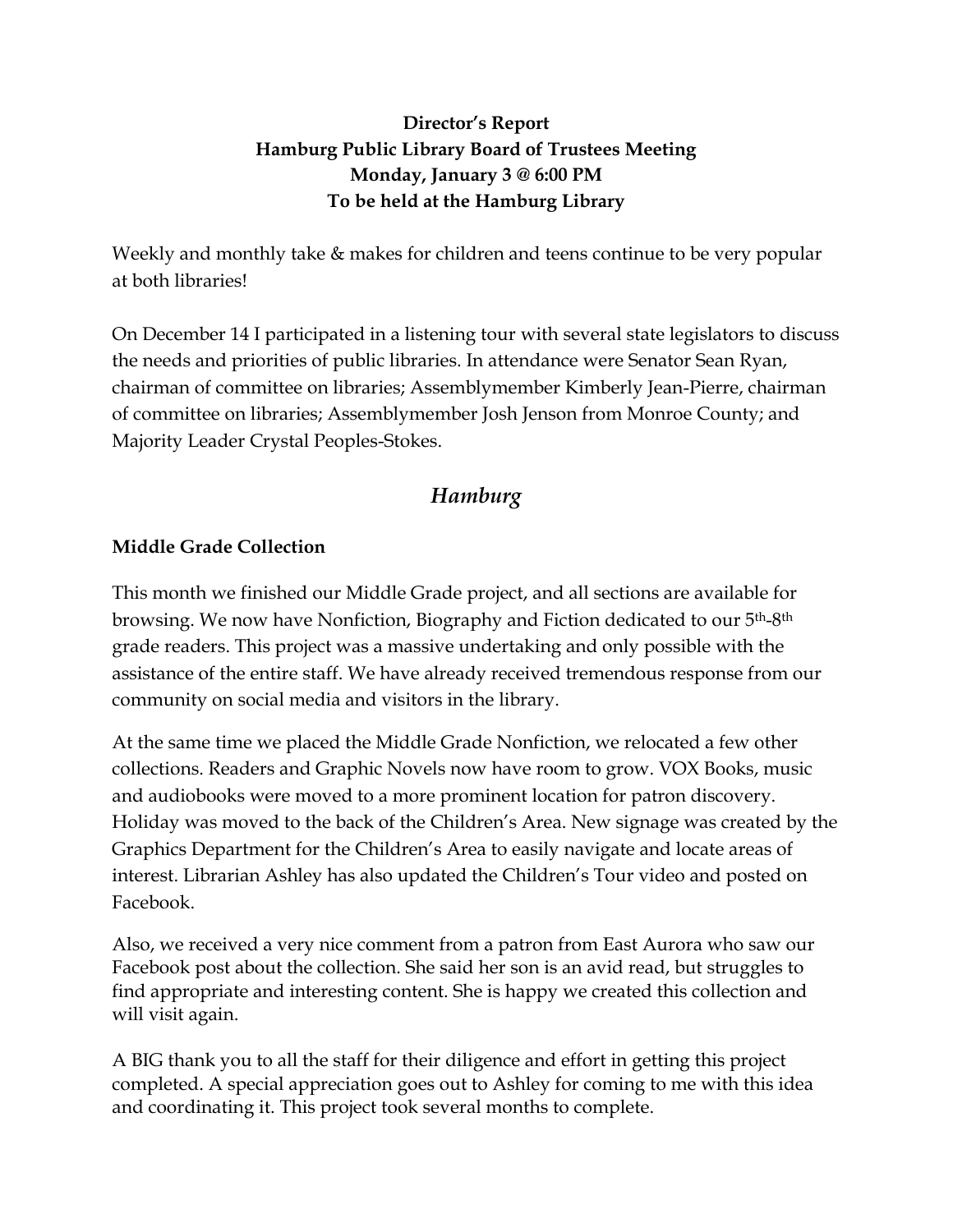## **Programs offered this month include:**

## **Holiday Concert**

On December 9, Don Lucarell and the Continentals performed a medley of Christmas favorites with 20 in attendance. Everyone had a good time! Some even got up and danced.

## **Stories with Santa**

This program is part of Hamburgh Holidays and continues to be a community favorite! Santa and Mrs. Claus visited the Hamburg Library to read stories, sing songs, and answer questions from curious children. Due to Covid restrictions, there were 2 sessions scheduled with registration limited to 30 children and adults. There were double the amount of individuals on the waiting list. Take & make crafts were handed out at the end. Many of the parents had lots of nice things to say! A photographer from The Hamburg Sun came by to take pictures, which were included in the December 24 edition.





## **Phoebe the Reading Dog**

Phoebe continues to visit on Saturdays to the delight of adults and children alike with 27 adults and children coming by that day! She has a regular following, and it is wonderful to hear about those who visit developing stronger literacy skills.

## **Story Time w/Miss Laurie**

Miss Laurie's storytime's will start up again this month with limited attendance due to the continuing pandemic. There will be a different theme each week. They are scheduled on Wednesday mornings in the meeting room.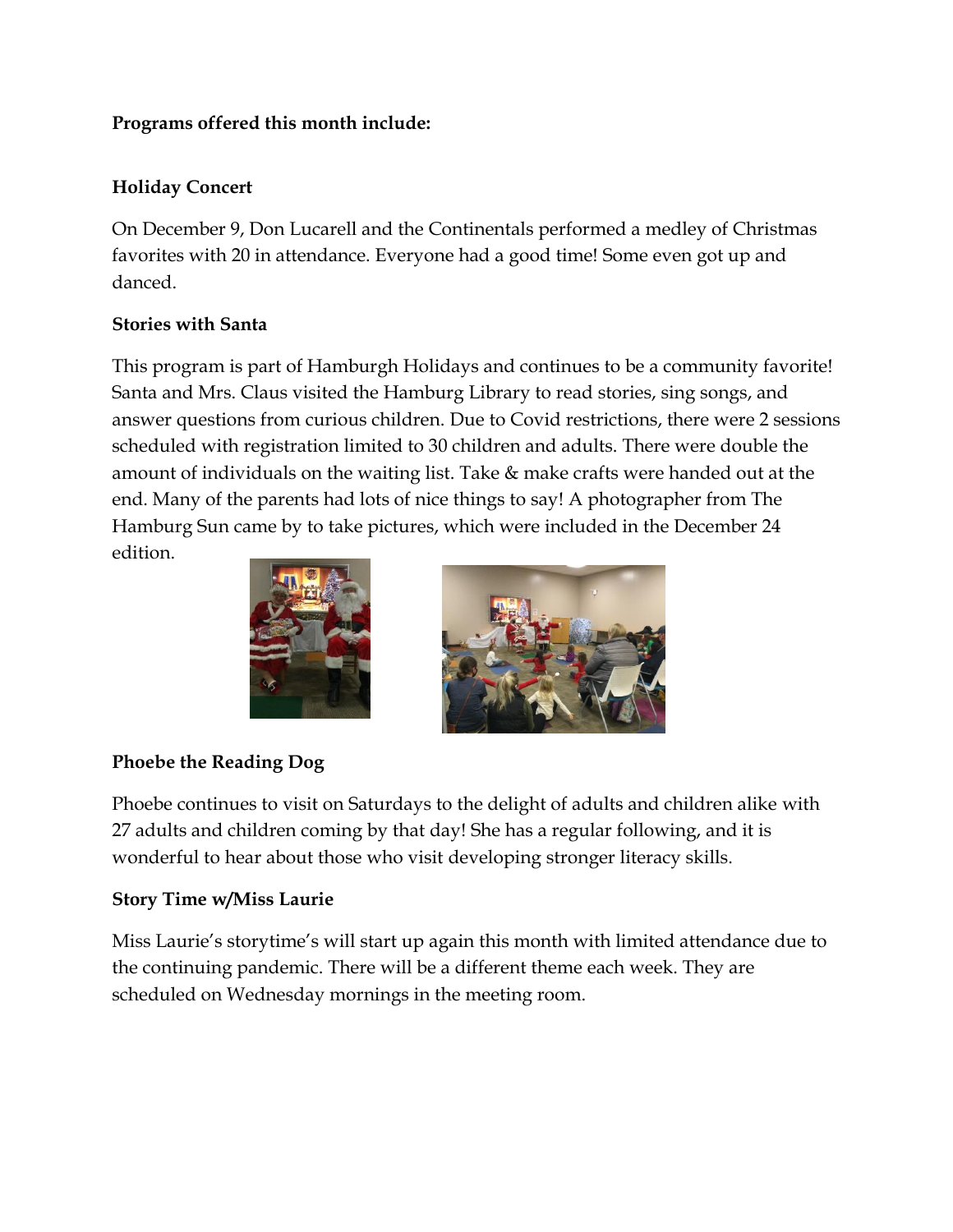## **Storytime with Smarty Pants Childcare**

Librarian Ashley continues to visit Smarty Pants Childcare each month to conduct a storytime with the 3 and 4 year old classes. We also continue to provide classroom collections of 25 books per box each month.

## **Cookbook Club**

Librarian Leslie has created a Cookbook Club group through our Facebook page to engage our culinary enthusiasts while the group cannot meet in person. The group is set to private, so only members of the group can see responses from other members. Leslie posts discussion questions in the group, and also has a spice available for pick up at the circulation desk. In December a few packets of cinnamon were picked up, and the participants will post about their culinary creation in the group.

## **Director's Book Club**

December's book was *Motherless Brooklyn* by Jonathan Lethem with 12 in attendance. Afterwards, we watched the movie, which had nothing to do with the book. $\odot$ 

## **Remembrance Tree**

The holidays aren't always merry for everyone, particularly those who have lost loved ones. We offered poinsettias for our community to place in the book tree in remembrance of a loved one. More than 50 poinsettias were placed.



## **Snowflake Scavenger Hunt**

This month we offered a scavenger hunt in the Children's Area, where participants located matching snowflakes by color and shape. Nearly 200 people completed the hunt!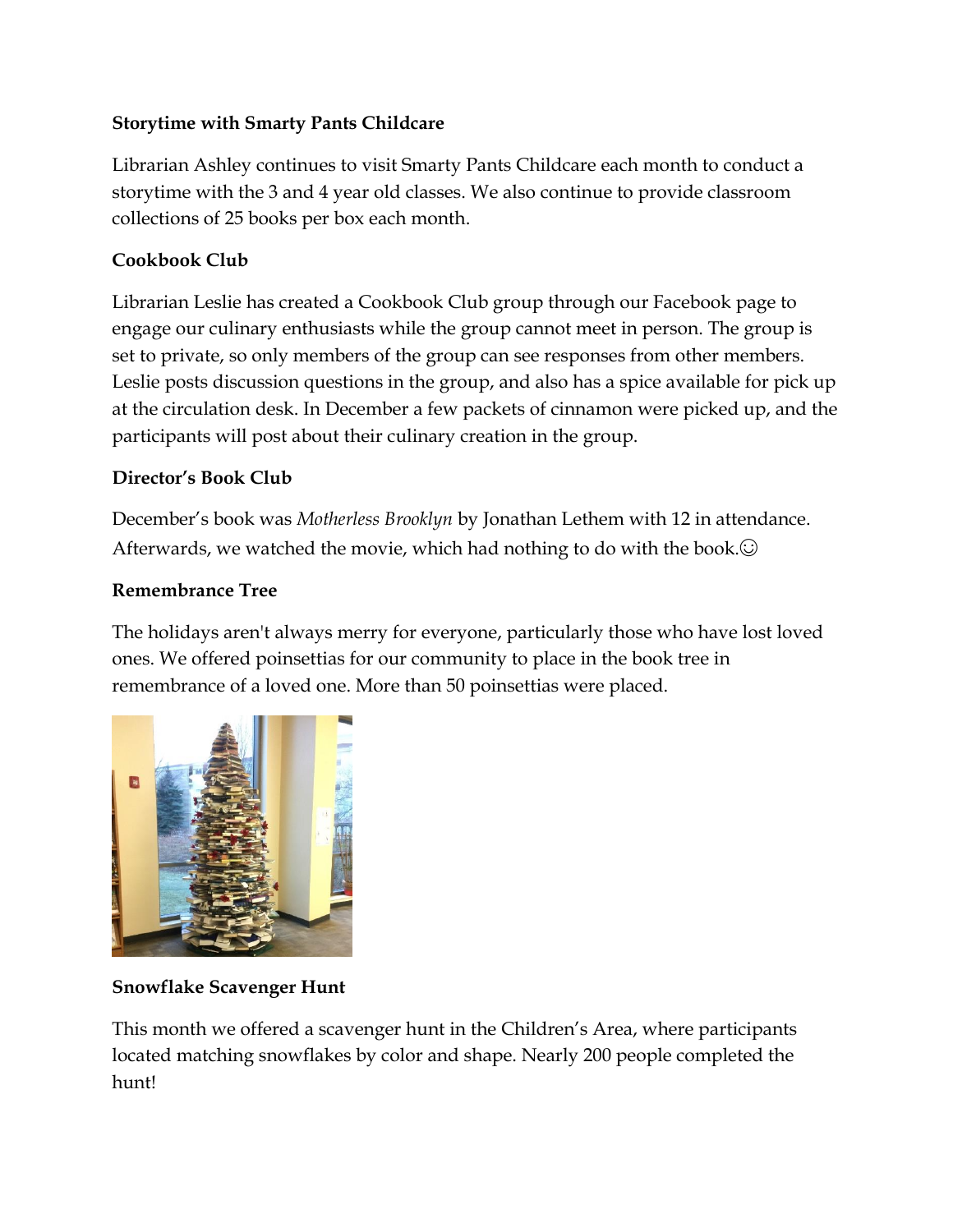## **Friends of the Library Book Sale**

The Friends held a Mini Book Sale on December 11 and 12, with great attendance and majority of items sold. The Friends have also begun a membership drive, and the library has assisted with posting on Facebook and our website.

### **Orchid Donation**

The library received a donation of two potted orchid plants from patron Deanne Sheehan.

## **Holiday Cards**

Library Associate Laurie designed our holiday card that was distributed to library departments and branches. It was a very clever design using vintage library catalog cards.

#### **Donations**

We have received several monetary donations over the last several weeks from patrons who annually donate this time of year. I mail out letters of appreciation.

## *Lake Shore*

I am working with the Red Cross to secure dates in 2022 for resuming blood drives.

## **Programs offered this month include:**

#### **Cookbook Club**

Held on November 8 with 8 in attendance. Cookbook Club went virtual on December 13 with 2 attendees. We chose recipes from the Pioneer Woman's website.

#### **Adult Craft Night**

Adult Craft Night met on Monday, December 20 with 11 attendees and 5 crafts distributed for take home crafting. We made ornaments and painted nutcrackers.

#### **EduKids**

A class from EduKids continued to make their weekly visits in December. We average 10 kids and 2 adults per week. Three books are read and each kid is given a sticker.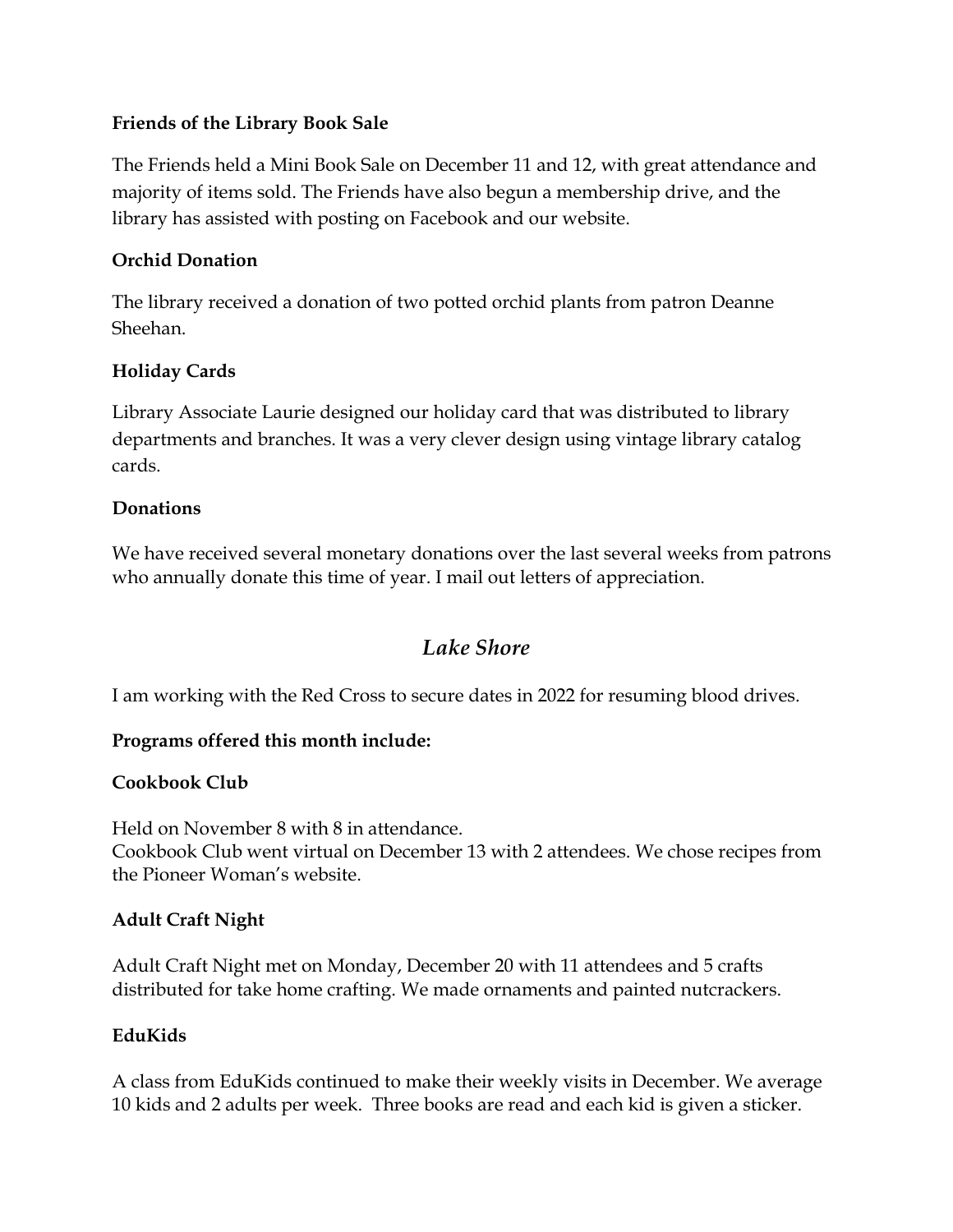## **Myrra the Reading Dog**

On Saturday, November 27, Myrra the Reading Dog visited the library with 1 visitor in attendance.

#### **Story Time**

Story time was held in December with 14 children and adults in attendance.

On Saturday, November 27 one of our patrons demonstrated how to make boxes out of old Christmas cards. This event had 3 attendees.

## **Hamburg Public Library – November 2021 Report**

| <u>Chreminidh Centrales</u> |               |               |             |  |  |  |
|-----------------------------|---------------|---------------|-------------|--|--|--|
|                             | November 2021 | November 2020 | $\%$ Change |  |  |  |
| <b>Hamburg</b>              | 9,637         | 8,165         | 18.0%       |  |  |  |
| Lakeshore                   | 3,061         | 2,922         | 4.8%        |  |  |  |

## **Circulation Statistics**

#### **Patron Door Counts**

|           | November 2021 | November 2020 | $\%$ Change |
|-----------|---------------|---------------|-------------|
| Hamburg   | 5,344         | 3,608         | 48.1%       |
| Lakeshore | 2,296         | 1,785         | 28.6%       |

## **Computer Sessions**

|           | November 2021 | November 2020 | $\%$ Change |
|-----------|---------------|---------------|-------------|
| Hamburg   | 727           | 441           | 64.9%       |
| Lakeshore | 210           | 126           | 66.7%       |

| W <sub>1</sub> F <sub>1</sub> Sessions        |       |     |        |  |  |  |  |
|-----------------------------------------------|-------|-----|--------|--|--|--|--|
| November 2021<br>November 2020<br>$\%$ Change |       |     |        |  |  |  |  |
| Hamburg                                       | 1,685 | 783 | 115.2% |  |  |  |  |
| Lakeshore                                     | 366   | 314 | 16.6%  |  |  |  |  |

## $V^{\prime}$  $V^{\prime}$  $\Gamma^{\prime}$   $\Omega$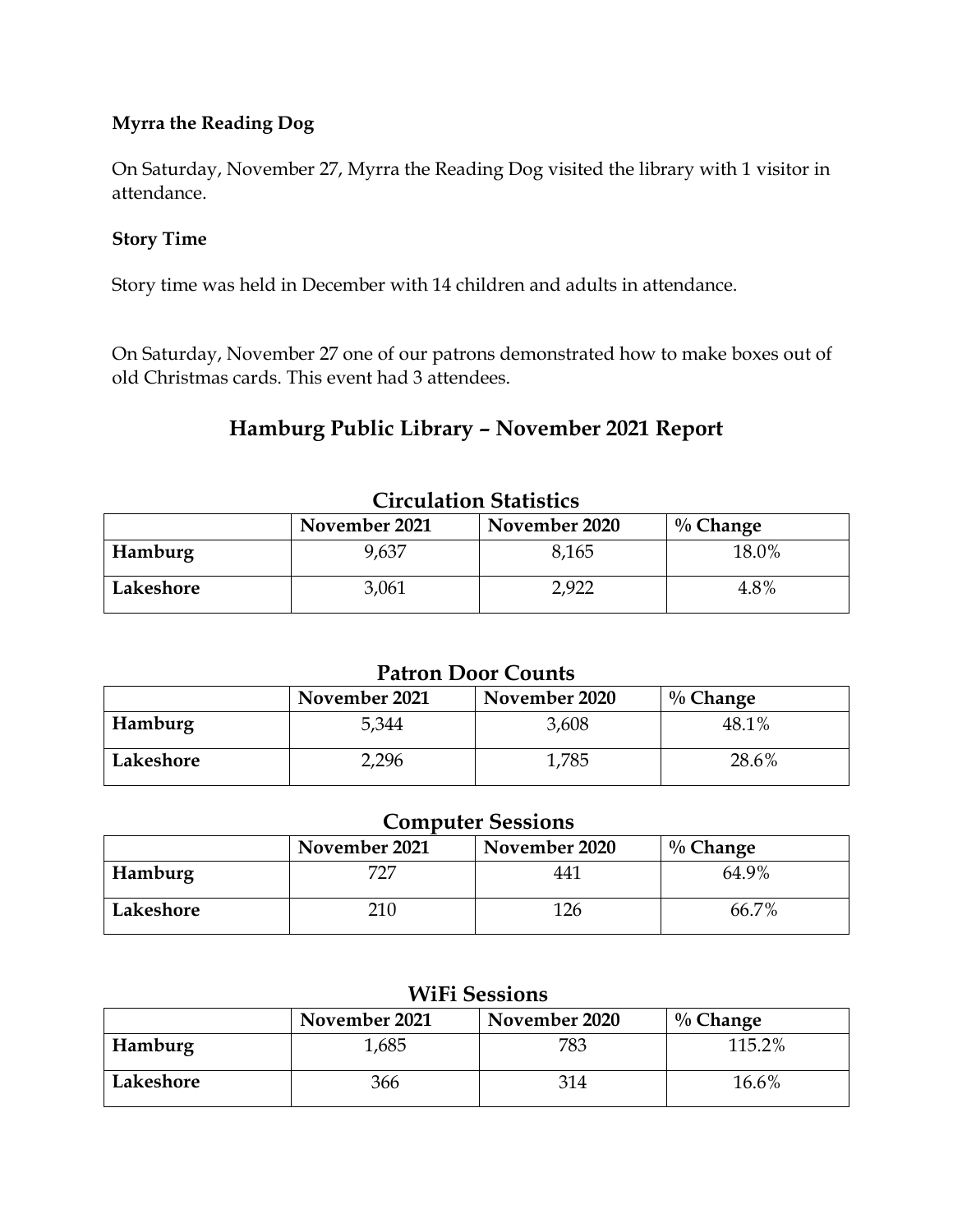\* Back on 11/20/2020, our libraries were in a NYS Orange Micro-Cluster Zone. Our libraries were again closed to the public but offered curbside, walk-up, and drive through services. We re-opened with restrictions on January 4, 2021. Statistics are hard to compare when we were not open for a full month in November 2020.

Respectfully submitted, Brian Hoth – Director

# **2021 Financial Report Hamburg Public Library**

# **M&T Business Account – Checking**

| Date       |      | Transaction                                                 | Deposit | Payment | <b>Balance</b> |
|------------|------|-------------------------------------------------------------|---------|---------|----------------|
| 11/26/2021 |      | Deposit (Transfer from Savings to<br>Checking for bills)    | 119.12  |         | 5627.35        |
| 11/26/2021 | 4428 | Cintas (Door mats replaced Hamburg &<br>Lake Shore)         |         | 119.12  | 5508.23        |
| 12/2/20221 |      | Deposit (Transfer from Savings to<br>Checking for bills)    | 32      |         | 5540.23        |
| 12/2/2021  | 4429 | Brian Hoth (mileage reimbursement<br>November)              |         | 32.00   | 5508.23        |
| 12/9/2021  |      | Deposit (Transfer from Savings to<br>Checking for bills)    | 524.24  |         | 6032.47        |
| 12/9/2021  | 4430 | Stephanie Molnar (reimbursement for<br>program supplies)    |         | 139.71  | 5892.76        |
| 12/9/2021  | 4431 | ECWA (Monthly water bill Ham)                               |         | 33.00   | 5859.76        |
| 12/9/2021  | 4432 | Guis Lumber (building material for middle<br>grade shelves) |         | 343.53  | 5516.23        |
| 12/9/2021  | 4433 | Stephanie Molnar (mileage                                   |         | 8.00    | 5508.23        |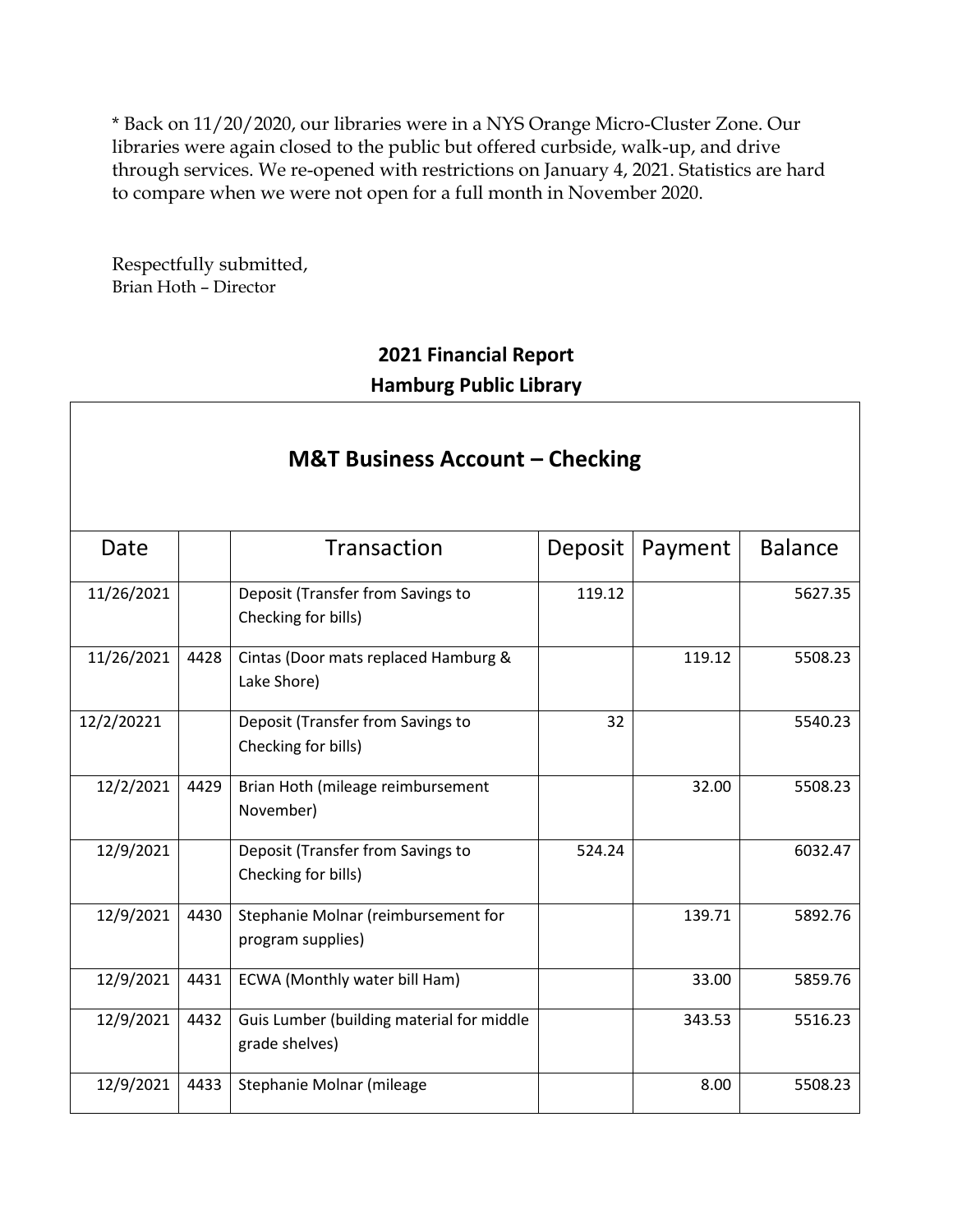|            |      | reimbursement November)                                  |       |       |         |
|------------|------|----------------------------------------------------------|-------|-------|---------|
| 12/23/2021 |      | Deposit (Transfer from Savings to<br>Checking for bills) | 29.97 |       | 5538.2  |
| 12/23/2021 | 4434 | Ashley Cassidy (reimbursement for<br>program supplies)   |       | 29.97 | 5508.23 |

*Final Balance: \$ 5,508.23*

| <b>M&amp;T Business Account - Savings</b> |                                                             |         |         |                |  |  |
|-------------------------------------------|-------------------------------------------------------------|---------|---------|----------------|--|--|
| Date                                      | Transaction                                                 | Deposit | Payment | <b>Balance</b> |  |  |
| 11/15/2021                                | Deposit (LSH Fine Revenue Oct)                              | 342.54  |         | 11,125.99      |  |  |
| 11/18/2021                                | Deposit (HAM fine Revenue)                                  | 336.3   |         | 11,462.29      |  |  |
| 11/26/2021                                | Deposit (HAM fine Revenue)                                  | 152.85  |         | 11,615.14      |  |  |
| 11/26/2021                                | Withdrawal (Transfer from Savings to<br>Checking for bills) |         | 119.12  | 11,496.02      |  |  |
| 11/30/2021                                | M & T Interest for November                                 | 0.18    |         | 11,496.20      |  |  |
| 12/2/2021                                 | Deposit (HAM Fine Revenue)                                  | 203.3   |         | 11,699.50      |  |  |
| 12/2/2021                                 | Withdrawal (Transfer from Savings to<br>Checking for bills) |         | 32      | 11,667.50      |  |  |
| 12/7/2021                                 | Deposit (LSH Fine Revenue Nov)                              | 302.45  |         | 11,969.95      |  |  |
| 12/9/2021                                 | Deposit (Ham Fine Revenue)                                  | 198.28  |         | 12,168.23      |  |  |
| 12/9/2021                                 | Withdrawal (Transfer from Savings to<br>Checking for bills) |         | 524.24  | 11,643.99      |  |  |
| 12/16/2021                                | Deposit (HAM Fine Revenue)                                  | 191.35  |         | 11,835.34      |  |  |
| 12/23/2021                                | Deposit (HAM Fine Revenue)                                  | 216.49  |         | 12,051.83      |  |  |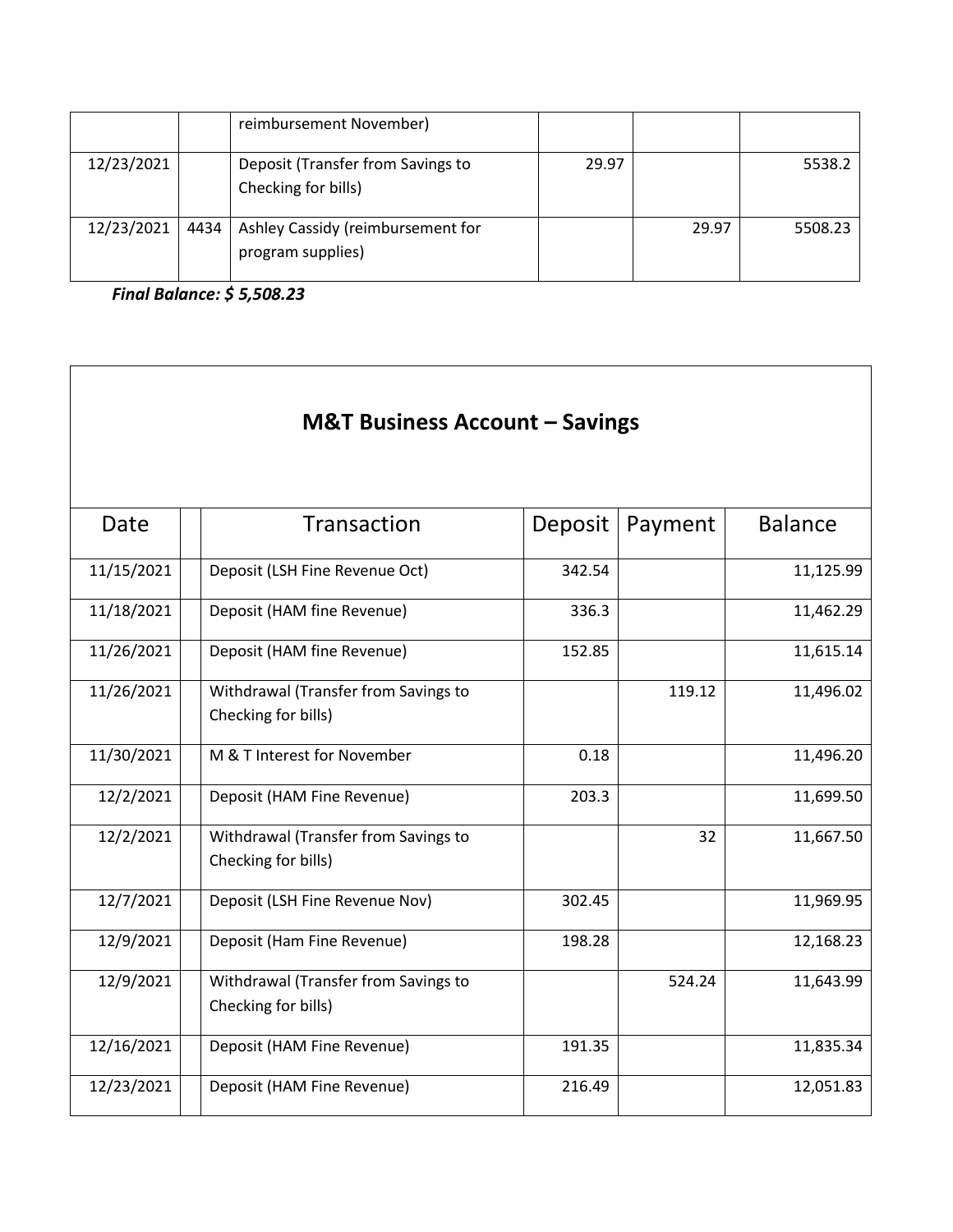| 12/23/2021 | Withdrawal (Transfer from Savings to | 29.97 | 12,021.86 |
|------------|--------------------------------------|-------|-----------|
|            | Checking for bills)                  |       |           |
|            |                                      |       |           |

*Final Balance: \$ 12,021.86*

Г

| Northwest Private Account - Checking |      |                                                                    |         |          |                |
|--------------------------------------|------|--------------------------------------------------------------------|---------|----------|----------------|
| Date                                 |      | Transaction                                                        | Deposit | Payment  | <b>Balance</b> |
| 11/12/2021                           | 3308 | Hamburg Holidays (Four Christmas<br>wreaths from Hamburg Holidays) |         | 104.00   | 1888.24        |
| 11/18/2021                           |      | Deposit (Transfer from Savings to<br>Checking for bills)           | 104.00  |          | 1992.24        |
| 11/18/2021                           |      | Deposit (Transfer from Savings to<br>Checking for bills)           | 28.12   |          | 2020.36        |
| 11/18/2021                           | 3309 | Buffalo & Erie County Library                                      |         | 28.12    | 1992.24        |
| 11/22/2021                           |      | Amazon Smile (donation)                                            | 20.17   |          | 2012.41        |
| 12/2/2021                            |      | Deposit (Transfer from Savings to<br>Checking for bills)           | 1159.46 |          | 3171.87        |
| 12/2/2021                            | 3310 | DEMCO (LSH Shelving from Bullet Ald                                |         | 1,144.48 | 2027.39        |
| 12/2/2021                            | 3311 | Brian Hoth (Christmas Cards)                                       |         | 14.98    | 2012.41        |
| 12/8/2021                            |      | Deposit (Transfer from Savings to<br>Checking for bills)           | 472.00  |          | 2484.41        |
| 12/9/2021                            | 3313 | Brian Hoth (reimbursement for Fowler's<br>Candy fundraiser)        |         | 272.00   | 2212.41        |
| 12/9/2021                            | 3314 | Don Lucarell (holiday concert)                                     |         | 200.00   | 2012.41        |
| 12/16/2021                           |      | Deposit (Transfer from Savings to<br>Checking for bills)           | 1741.09 |          | 3753.50        |
| 12/16/2021                           | 3315 | <b>Creative Advertising Specialties (Ceramic</b>                   |         | 1661.00  | 2092.50        |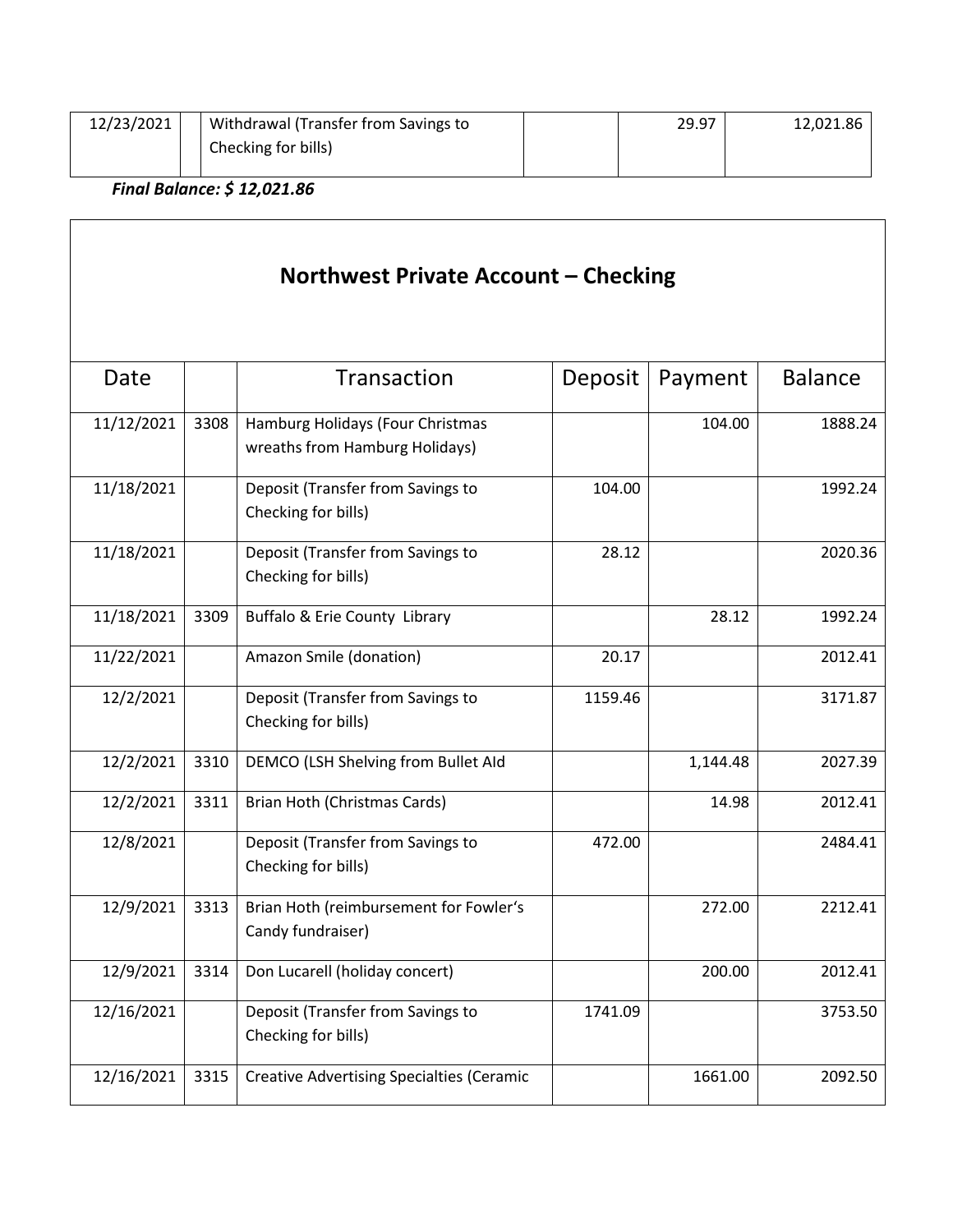|            | mugs, table cloth and library card holders)                    |       |         |
|------------|----------------------------------------------------------------|-------|---------|
| 12/16/2021 | 3316   Amazon (laminating sheets and bags for<br>take-n-makes) | 80.09 | 2012.41 |

*Final Balance: \$2,012.41*

| Northwest Private Account - Savings |                                                             |         |          |                |  |
|-------------------------------------|-------------------------------------------------------------|---------|----------|----------------|--|
| Date                                | Transaction                                                 | Deposit | Payment  | <b>Balance</b> |  |
| 11/15/2021                          | Deposit (LSH Book Sale Oct)                                 | 172.50  |          | 39397.68       |  |
| 11/18/2021                          | Withdrawal (Transfer from Savings to<br>Checking for bills) |         | 104.00   | 39293.68       |  |
| 11/18/2021                          | Withdrawal (Transfer from Savings to<br>Checking for bills) |         | 28.12    | 39265.56       |  |
| 11/26/2021                          | Deposit (HAM Book Sale)                                     | 120.00  |          | 39385.56       |  |
| 11/30/2021                          | Northwest Bank Interest                                     | 0.32    |          | 39385.88       |  |
| 12/2/2021                           | Deposit (Transfer from Savings to Checking<br>for bills)    | 300.00  |          | 39685.88       |  |
| 12/2/2021                           | Withdrawal (Transfer from Savings to<br>Checking for bills) |         | 1,159.46 | 38526.42       |  |
| 12/7/2021                           | Deposit (LSH Book Sale Nov                                  | 69.50   |          | 38595.92       |  |
| 12/9/2021                           | Deposit (HAM Book Sale)                                     | 107.50  |          | 38703.42       |  |
| 12/9/2021                           | Withdrawal (Transfer from Savings to<br>Checking for bills) |         | 472.00   | 38231.42       |  |
| 12/16/2021                          | Deposit (HAM Book Sale)                                     | 237.00  |          | 38468.42       |  |
| 12/16/2021                          | Withdrawal (Transfer from Savings to                        |         | 1,741.09 | 36727.33       |  |